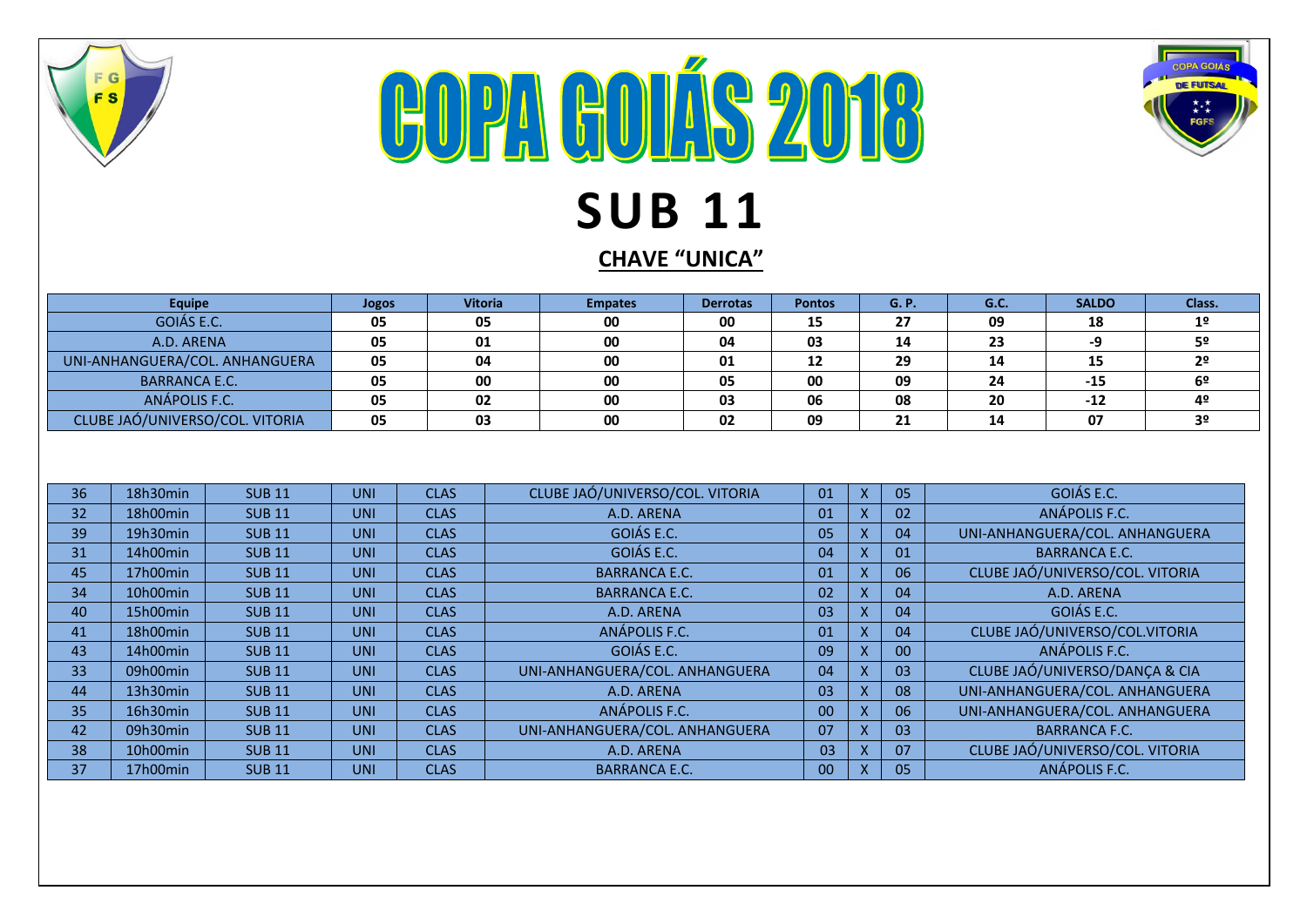





| <b>FASE</b>    | EQUIPE "A"                     |              |         |    | <b>EQUIPE "B"</b>               |
|----------------|--------------------------------|--------------|---------|----|---------------------------------|
| SEMI01         | GOIÁS E.C.                     | 05<br>ັບ     |         | 01 | ANÁPOLIS F.C.                   |
| <b>SEMI 02</b> | UNI-ANHANGUERA/COL. ANHANGUERA | $\sim$<br>vu | $\cdot$ | 05 | CLUBE JAÓ/UNIVERSO/COL. VITORIA |

| <b>FASE</b>                     | <b>EQUIPE "A"</b> | <b>PENALTIS</b> |     |  | <b>PENALTIS</b> |  | <b>EQUIPE "B"</b>               |  |
|---------------------------------|-------------------|-----------------|-----|--|-----------------|--|---------------------------------|--|
| <b>FINAL</b>                    | GOIÁS E.C.        | 03              | -03 |  | 02<br>03        |  | CLUBE JAÓ/UNIVERSO/COL. VITORIA |  |
| <b>CAMPEÃ</b>                   |                   |                 |     |  |                 |  |                                 |  |
|                                 | GOIÁS E.C.        |                 |     |  |                 |  |                                 |  |
|                                 | VICE-CAMPEA       |                 |     |  |                 |  |                                 |  |
| CLUBE JAÓ/UNIVERSO/COL. VITORIA |                   |                 |     |  |                 |  |                                 |  |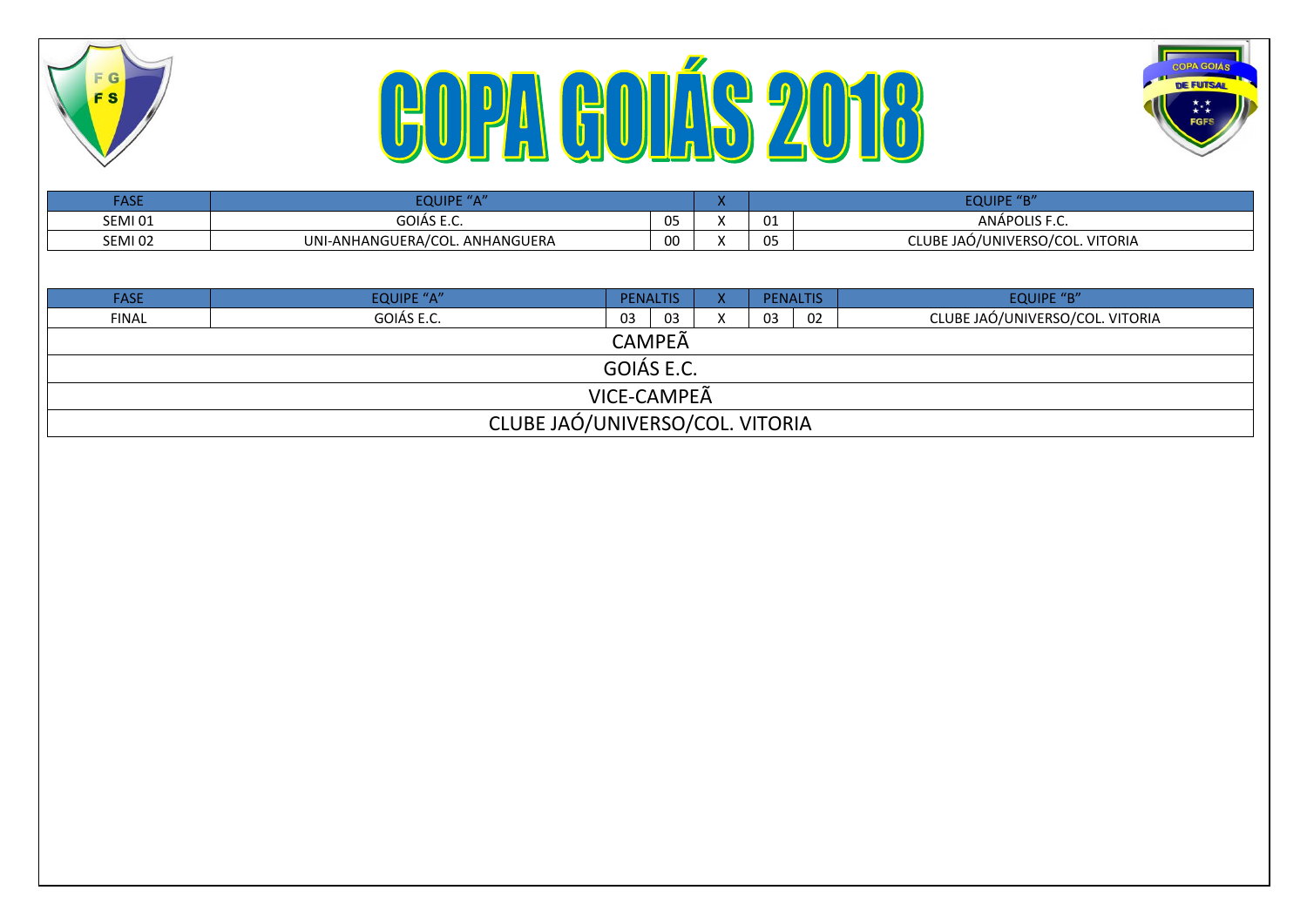

## **COPA GOLÍS 2018**



|                                       | <b>ARTILHARIA</b>               |                         |                |
|---------------------------------------|---------------------------------|-------------------------|----------------|
| <b>ARTILHEIRO</b>                     | <b>CLUBE</b>                    | <b>GOLS</b>             | POSIÇÃO        |
| ROMO ARLES MENDES BARBOSA FILHO       | GOIÁS E.C.                      | 9                       | $\mathbf{1}$   |
| JONATHANN ALVES SOARES JUNIOR         | CLUBE JAÓ/UNIVERSO/COL. VITORIA | 9                       | $\overline{2}$ |
| MIKEL AMANTEGUI SOUTO                 | GOIÁS E.C.                      | 8                       | $\overline{3}$ |
| JOAO PEDRO CARRIJO BORBA              | UNI-ANHANGUERA/COL. ANHANGUERA  | 8                       | $\overline{4}$ |
| ASAFE MESQUITA ARANTES CARVALHO       | UNI-ANHANGUERA/COL. ANHANGUERA  | 8                       | 5              |
| <b>GUSTAVO RODRIGUES SILVA BALENA</b> | ANÁPOLIS F.C.                   | 5                       | 6              |
| EYKER CESAR RODRIGUES DA SILVA        | UNI-ANHANGUERA/COL. ANHANGUERA  | 5                       | $7^{\circ}$    |
| SERGIO AUGUSTO ALENCASTRO VEIGA       | A.D. ARENA                      | $\overline{4}$          | 8              |
| RAYAN PASSAGLIA LELIS                 | CLUBE JAÓ/UNIVERSO/COL. VITORIA | $\overline{4}$          | 9              |
| VITOR HUGO MENDONÇA GODOE             | GOIÁS E.C.                      | $\overline{3}$          | 10             |
| MARCELO MARTINS DA SILVA FILHO        | GOIÁS E.C.                      | $\overline{3}$          | 11             |
| LUCAS RODRIGUES ONECINO E SILVA       | CLUBE JAÓ/UNIVERSO/COL. VITORIA | $\overline{3}$          | 12             |
| KALEBY RANGEL NASCIMENTO OLIVEIRA     | A.D. ARENA                      | $\overline{\mathbf{3}}$ | 13             |
| JOAO PEDRO CARVALHO ARRAIS            | GOIÁS E.C.                      | $\overline{\mathbf{3}}$ | 14             |
| <b>DOUGLAS SILVA SANTOS</b>           | GOIÁS E.C.                      | $\overline{3}$          | 15             |
| <b>DAVI NAVES MOURA</b>               | UNI-ANHANGUERA/COL. ANHANGUERA  | $\overline{3}$          | 16             |
| ARTHUR GABRIEL DA SILVA RODRIGUES     | CLUBE JAÓ/UNIVERSO/COL. VITORIA | $\overline{3}$          | 17             |
| ANDRE LUIS D.C. VILACA DE MELO        | A.D. ARENA                      | $\overline{3}$          | 18             |
| PEDRO DINIZ DE SOUZA                  | CLUBE JAÓ/UNIVERSO/COL. VITORIA | $\overline{2}$          | 19             |
| LUCAS EDUARDO TERENZI DE CARVALHO     | CLUBE JAÓ/UNIVERSO/COL. VITORIA | $\overline{2}$          | 20             |
| JOAO FELIPE ALVES DIAS                | A.D. ARENA                      | $\overline{2}$          | 21             |
| <b>IGOR VINICIUS DIAS</b>             | UNI-ANHANGUERA/COL. ANHANGUERA  | $\overline{2}$          | 22             |
| <b>GABRIEL HELBERG GOMES</b>          | UNI-ANHANGUERA/COL. ANHANGUERA  | $\overline{2}$          | 23             |
| <b>DAVI DUTRO FRAGA CUNHA</b>         | A.D. ARENA                      | $\overline{2}$          | 24             |
| CAIO AUGUSTO S. CHAUD                 | ANÁPOLIS F.C.                   | $\overline{2}$          | 25             |
| AUGUSTO FRANCISCO G.M. DA SILVA       | <b>BARRANCA E.C.</b>            | $\overline{2}$          | 26             |
| VICTOR SAMUEL CAMARGO DE ALMEIDA      | <b>BARRANCA E.C.</b>            | $\mathbf{1}$            | 27             |
| THIAGO GABRIEL ALVARENGA              | <b>BARRANCA E.C.</b>            | $\mathbf{1}$            | 28             |
| PEDRO MOREIRA ALVES                   | CLUBE JAÓ/UNIVERSO/COL. VITORIA | $\mathbf{1}$            | 29             |
| PEDRO MARIANO F. CORREA               | ANÁPOLIS F.C.                   | $\mathbf{1}$            | 30             |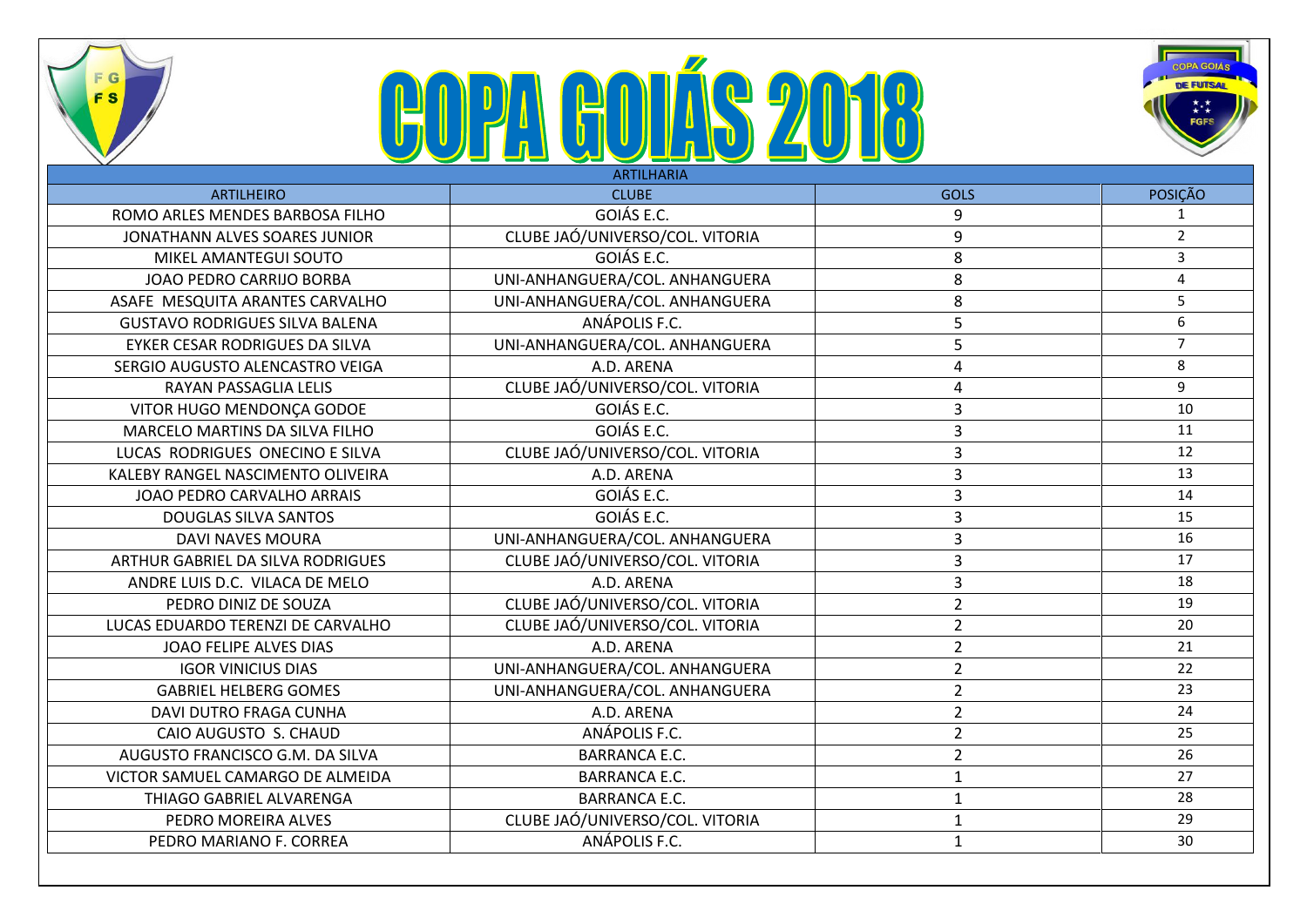





|                                     |                                 | <u>and the second second second second second second second second second second second second second second second second second second second second second second second second second second second second second second sec</u> |    |
|-------------------------------------|---------------------------------|--------------------------------------------------------------------------------------------------------------------------------------------------------------------------------------------------------------------------------------|----|
| PEDRO CALDAS CORREA                 | CLUBE JAÓ/UNIVERSO/COL. VITORIA |                                                                                                                                                                                                                                      | 31 |
| <b>MARCOS VINICIUS SILVA AGUIAR</b> | GOIÁS E.C.                      |                                                                                                                                                                                                                                      | 32 |
| LUIS HENRIQUE NEVES SIMOES          | UNI-ANHANGUERA/COL. ANHANGUERA  |                                                                                                                                                                                                                                      | 33 |
| LUIS GUSTAVO CARVALHO DE OLIVEIRA   | GOIÁS E.C.                      |                                                                                                                                                                                                                                      | 34 |
| LUCIANO KONDA PINTO NETO            | <b>BARRANCA E.C.</b>            |                                                                                                                                                                                                                                      | 35 |
| KAYLAN FERNANDES ALVES DE CASTRO    | <b>BARRANCA E.C.</b>            |                                                                                                                                                                                                                                      | 36 |
| <b>JOSE EDUARDO VIANA MAGALHAES</b> | GOIÁS E.C.                      |                                                                                                                                                                                                                                      | 37 |
| JOSE AUGUSTO COSTA DE OLIVEIRA      | GOIÁS E.C.                      |                                                                                                                                                                                                                                      | 38 |
| JOAO PEDRO Z. ELIAS                 | ANÁPOLIS F.C.                   |                                                                                                                                                                                                                                      | 39 |
| CAUA LUCAS VIANA DOS SANTOS         | CLUBE JAÓ/UNIVERSO/COL. VITORIA |                                                                                                                                                                                                                                      | 40 |
| ANDRE MARCOS CARDOSO FIDALGO        | CLUBE JAÓ/UNIVERSO/COL. VITORIA |                                                                                                                                                                                                                                      | 41 |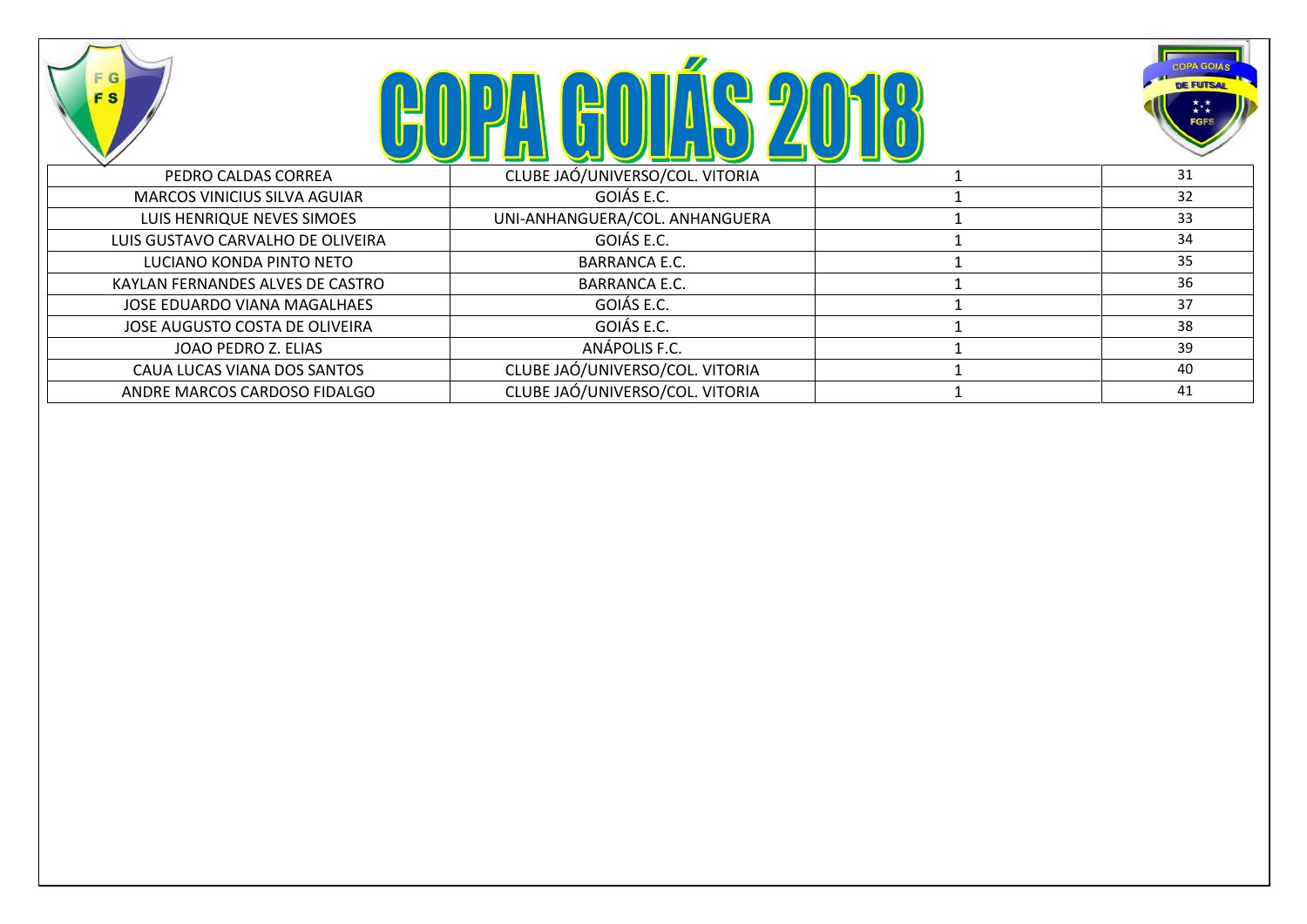

## COPA GOLÁS 2016 **CONTROLE DE CARTÕES – ETAPA CLASSIFICATÓRIA**



|                                        |                                 |                    | AMARELO (1ª SERIE) | <b>VERMELHO</b> |                |                       |                |
|----------------------------------------|---------------------------------|--------------------|--------------------|-----------------|----------------|-----------------------|----------------|
| <b>ATLETA</b>                          | <b>CLUBE</b>                    |                    |                    |                 | $(1a$ SERIE)   |                       |                |
|                                        |                                 | 1 <sup>0</sup>     | 2 <sup>o</sup>     | 3 <sup>°</sup>  | <b>CUMPRIR</b> | <b>DATA</b>           | <b>CUMPRIR</b> |
| <b>DOUGLA SILVA SANTOS</b>             | GOIÁS E.C.                      | 05/04/2018         |                    |                 |                | 05/04/2018 07/04/2018 |                |
| JOAO PEDRO CARRIJO BORBA               | UNI-ANHANGUERA/COL. ANHANGUERA  | 05/04/2018         |                    |                 |                |                       |                |
| <b>GUSTAVO FRANCISCO G.M. DA SILVA</b> | <b>BARRANCA EC.</b>             | 08/04/2018         |                    |                 |                |                       |                |
| <b>ARTHUR GABRIEL DA SILVA</b>         |                                 |                    |                    |                 |                |                       |                |
| <b>RODRIGUES</b>                       | CLUBE JAÓ/UNIVERSO/COL. VITORIA | 14/04/2018         |                    |                 |                |                       |                |
| JONATHAN A.S. JUNIOR                   | CLUBE JAÓ/UNIVERSO/COL. VITORIA | 15/04/2018         | 22/04/2018         |                 |                |                       |                |
| ASAFE MESQUITA ARANTES                 |                                 |                    |                    |                 |                |                       |                |
| CARVALHO                               | UNI-ANHANGUERA/COL. ANHANGUERA  | 21/04/2018         |                    |                 |                |                       |                |
| LUCAS RODRIGUES ONECINO E SILVA        | CLUBE JAÓ/UNIVERSO/COL. VITORIA | 22/04/2018         |                    |                 |                |                       |                |
| RAYAN PASSAGLIA LELIS                  | CLUBE JAÓ/UNIVERSO/COL. VITORIA | 22/04/2018         |                    |                 |                |                       |                |
| <b>ATLETA</b>                          | <b>CLUBE</b>                    | AMARELO (2ª SERIE) |                    | <b>VERMELHO</b> |                |                       |                |
|                                        |                                 |                    | $(2a$ SERIE)       |                 |                |                       |                |
|                                        |                                 | 1 <sup>°</sup>     | 2 <sup>0</sup>     | 3 <sup>°</sup>  | <b>CUMPRIR</b> | <b>DATA</b>           | <b>CUMPRIR</b> |
| JONATHAN A.S. JUNIOR                   | CLUBE JAÓ/UNIVERSO/COL. VITORIA | 28/04/2018         | 29/04/2018         |                 |                |                       |                |
| <b>HIGOR ERIK RIBEIRO</b>              | GOIÁS E.C.                      |                    |                    |                 |                | 29/04/2018            | *********      |
| <b>DOUGLA SILVA SANTOS</b>             | GOIÁS E.C.                      | 28/04/2018         |                    |                 |                |                       |                |